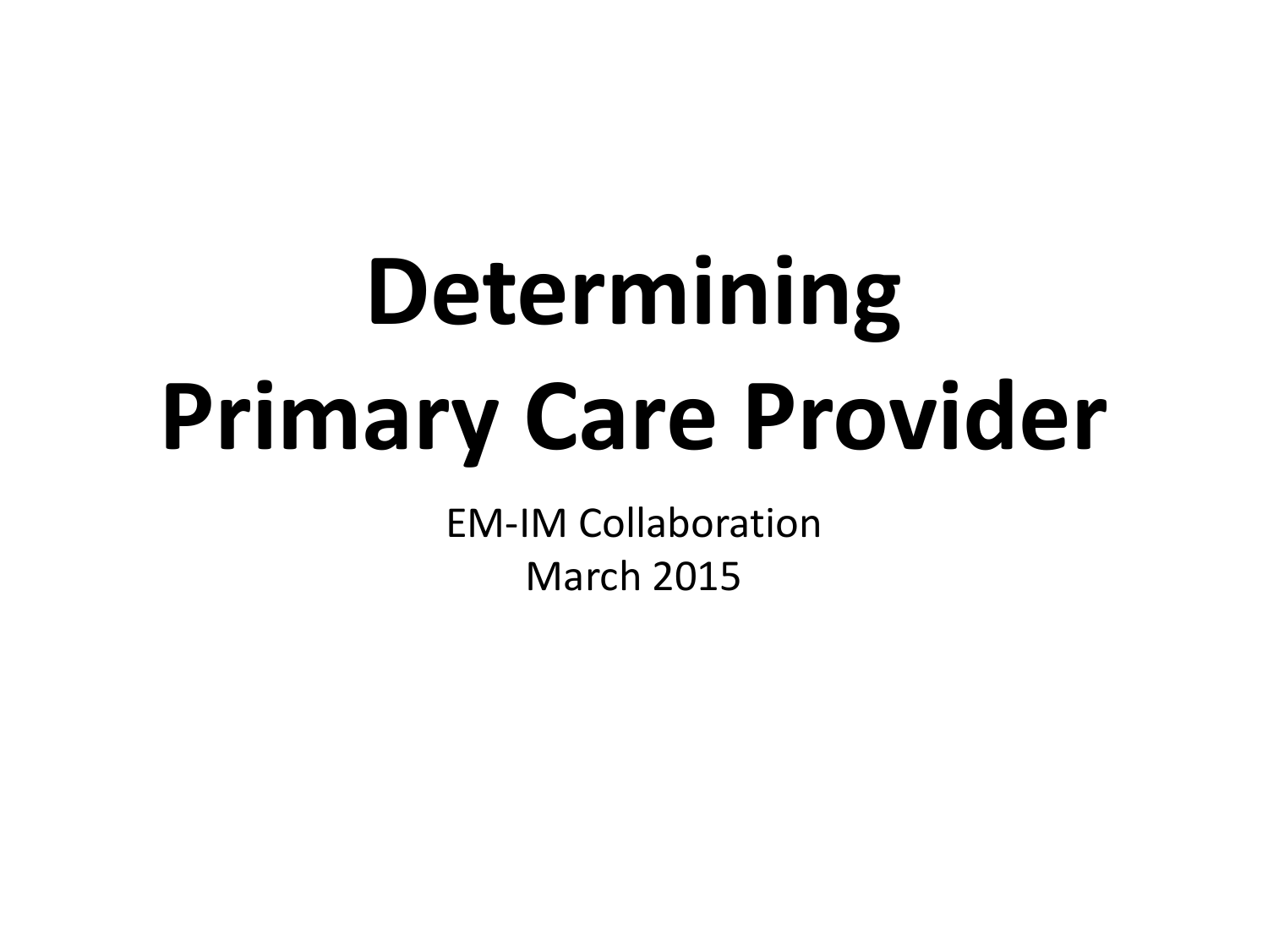## **1. Visit List**

- Patient Information  $\rightarrow$  Visit List tab
- **Scroll down the Visit List to see prior admission services (FM Team B) and prior PCP appointments (UH FP Clinic)**
- **First Choice clinics are also sometimes listed here**

| $7 - 4$<br>Menu - Emergency  | <b>Patient Information</b>                                                        | $\Box$ Full screen $\Box$ Print<br>$\mathcal{L}$ 0 minul |  |
|------------------------------|-----------------------------------------------------------------------------------|----------------------------------------------------------|--|
| $#$ Add<br>PowerNote ED      | 國                                                                                 |                                                          |  |
| Results Review               |                                                                                   |                                                          |  |
| Flowsheet                    | Visit List<br>atient Demographics<br>Growth Chart<br>PPR Summary<br>Immunizations |                                                          |  |
| Provider Outpt Flowsheet     | Selected<br>Admit Date<br>Location                                                | Service                                                  |  |
| Consult Flowsheet            | 2/25/2015 09:20:00<br>x<br>UH FP Clinic                                           | Family Practice Clinic                                   |  |
|                              | 133/2015 10:00:00<br>UH Surg Spec Cl<br>UH 7-5 0706 01                            | Thoracic Clinic                                          |  |
| Form Browser                 | 2/19/2015 55:00<br>P E-D<br>2/17/2015 01:28:06-                                   | FM Team B<br><b>Emergency Department</b>                 |  |
| Clinical Notes               | 243/2015 04:46:00<br>UH 3-N 0352 01                                               | FM Team B                                                |  |
| $+$ Add                      | 2/9/2.15 13:51:00<br><b>Disk and Mgmt Svc</b>                                     | Coumadin Clinic                                          |  |
| PowerOrders                  | UH SACC MELTIC<br>2/9/2015 - 43:00                                                | Cardiology Clinic                                        |  |
| Medication List              | 2/4/2015 08:57 90<br>UH SACC Med CIC                                              | Cardiology Clinic                                        |  |
| MAR Summary                  | 2/4/2015 08:53:00<br>UH Pt Access                                                 | Medical Record Transcription                             |  |
|                              | 2/3/2015 05:49:00<br>P E-D Inpt (EDIP) 1198 96                                    | FM Team B                                                |  |
| Problems and Diagnoses       | 1/29/2015 07:33:00<br>UH SACC Med CLB                                             | Rheumatology Clinic                                      |  |
| Appointments                 | UH FP Clinic<br>1/21/2015 14:12:00                                                | Family Practice Clinic                                   |  |
|                              | 1/19/2015 08:00:00<br>UH Med Arts 4                                               | Heart+Vascular Center                                    |  |
| <b>Immunization Schedule</b> |                                                                                   |                                                          |  |
| Advanced Growth Chart        |                                                                                   |                                                          |  |
| Chart Search                 | <b>Visit Information</b>                                                          |                                                          |  |
| Cuellin<br><b>ANTIQUES</b>   | Financial Number:<br>Attending Dr :                                               |                                                          |  |
| <b>Patient Information</b>   | Admit Date / Time :<br>Admitting Dr :                                             |                                                          |  |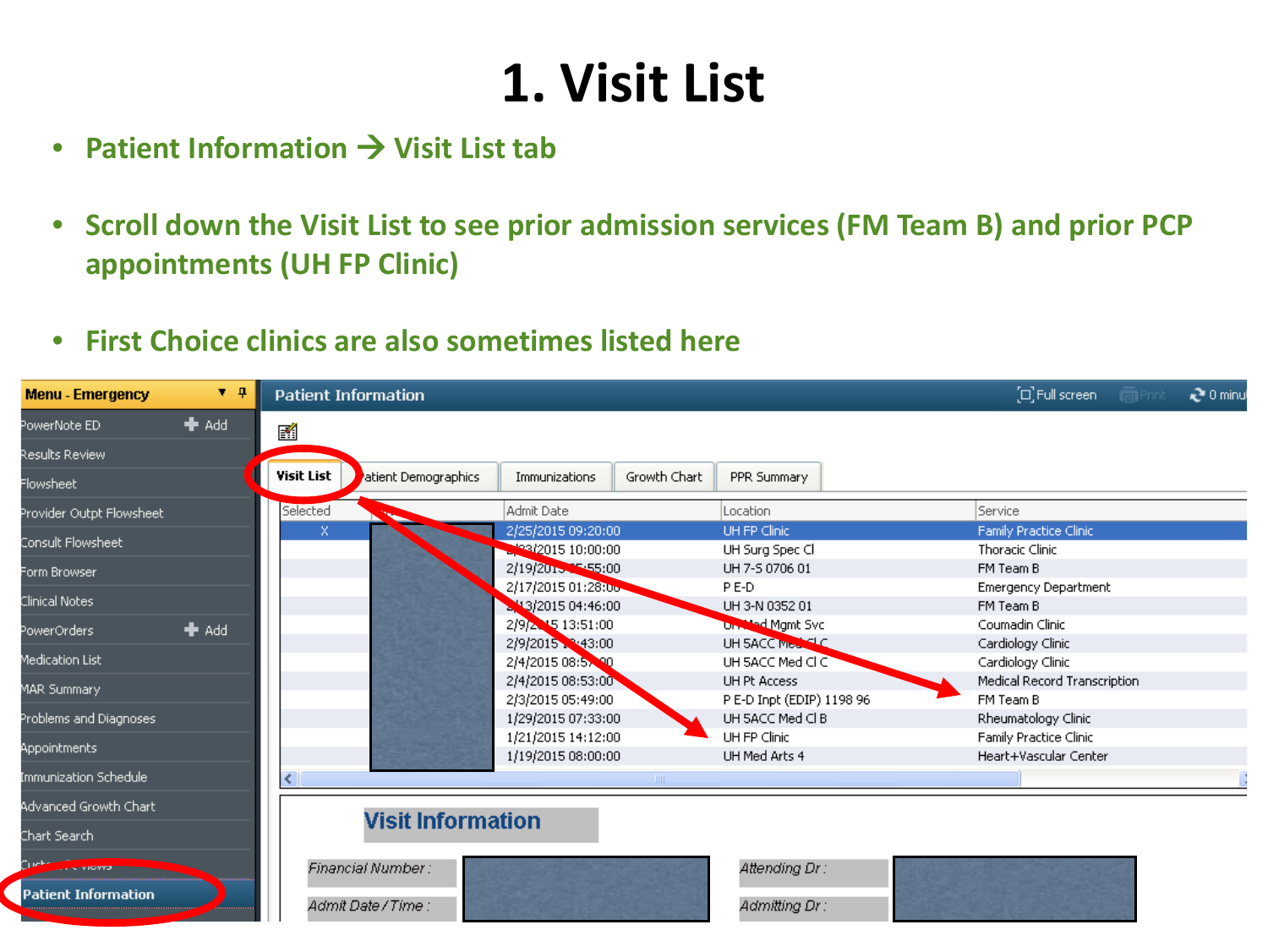#### **2. Presbyterian Insurance**

- Patient Information  $\rightarrow$  Visit List tab  $\rightarrow$  scroll to the bottom to Insurance Plans
- If insurance is Presbyterian  $\rightarrow$  talk with Presbyterian social worker about possibly **transferring the patient to Presbyterian Hospital**

| $\overline{\mathbf{v}}$ and $\overline{\mathbf{v}}$<br>Menu - Emergency | <b>Patient Information</b>                                                               |
|-------------------------------------------------------------------------|------------------------------------------------------------------------------------------|
| $+$ Add<br>PowerNote ED                                                 | 國                                                                                        |
| Results Review                                                          |                                                                                          |
| Flowsheet                                                               | <b>Visit List</b><br>atient Demographics<br>Growth Chart<br>Immunizations<br>PPR Summary |
| Provider Outpt Flowsheet                                                | FIN<br>Admit Date<br>Selected<br>Location                                                |
| Consult Flowsheet                                                       | x<br>1/13/2015 10:05:00<br>UH 5-W 0542 02                                                |
|                                                                         | 10/7/2013 08:06:00<br>P NSICU (NSIP) 2525 14                                             |
| Form Browser                                                            | 4/4/2012 14:07:00<br>UH NSC<br>4/4/2012 11:08:00<br>UH NSC                               |
| Clinical Notes                                                          | 1/18/2012 12:27:00<br>UH NSC                                                             |
|                                                                         | 1/9/2012 23:01:00<br>UH 5-S 0500 02                                                      |
| $+$ Add<br>PowerOrders                                                  | 12/20/2011 10:51:00<br>UH NSC                                                            |
| Medication List                                                         | ∢                                                                                        |
| MAR Summary                                                             |                                                                                          |
| Problems and Diagnoses                                                  | Financial Num <mark>b</mark> er :<br>Attending Dr :                                      |
| <b>Appointments</b>                                                     | Admit Date / Tim<br>Admitting Dr:                                                        |
| Immunization Schedule.                                                  | Discharge Disposi <mark>ti</mark> on :<br>Referring Provider:                            |
| Advanced Growth Chart                                                   |                                                                                          |
| Chart Search                                                            | Patient Type :<br>Accommodation :                                                        |
|                                                                         | Financial class :<br><b>Isolation Code:</b>                                              |
| <b>Patient Information</b>                                              |                                                                                          |
|                                                                         | Insurance Plans :                                                                        |
|                                                                         | <b>INSUR NAME</b><br>PLAN NAME<br>Type                                                   |
|                                                                         | Managed Care<br>Presbyterian Senior<br>Presbyterian Se                                   |
|                                                                         | ≯<br>$\left\vert \cdot\right\vert$<br>$\mathop{\mathrm{HH}}\nolimits$                    |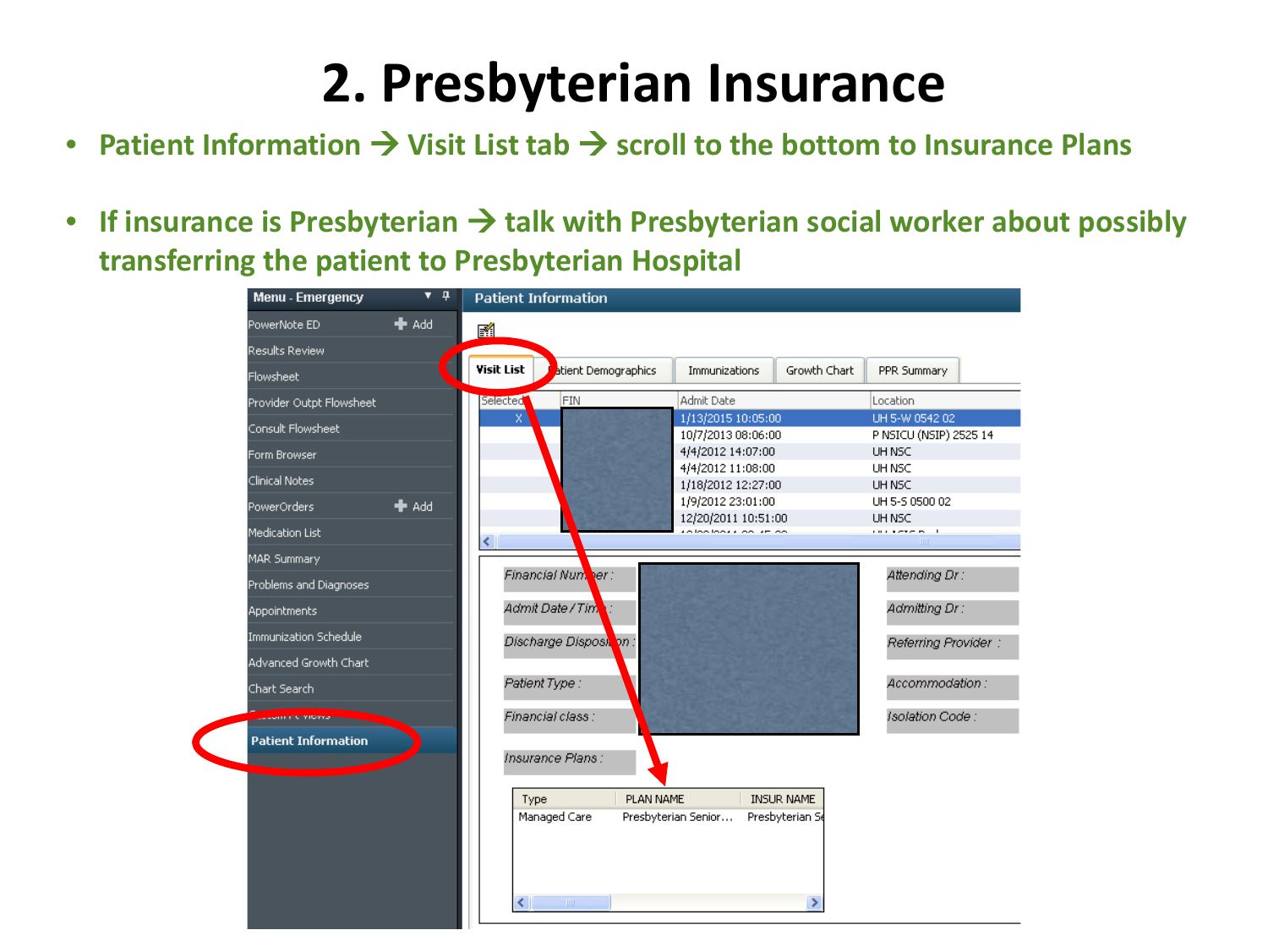#### **3. Ask Your Patient**

- **Patients often do not understand "primary care doctor" or "PCP"**
- **Some other questions may help the patient think of their primary care doctor**
	- 1. Have you been to a doctor in the past couple of years?
	- 2. Who prescribes your medications? (also look at prescription bottles)
	- 3. Who is your family doctor?
	- 4. What doctor's office do you go to?
	- 5. Do you go to a First Choice clinic?
	- 6. Homeless patients: Have you been to Healthcare for the Homeless?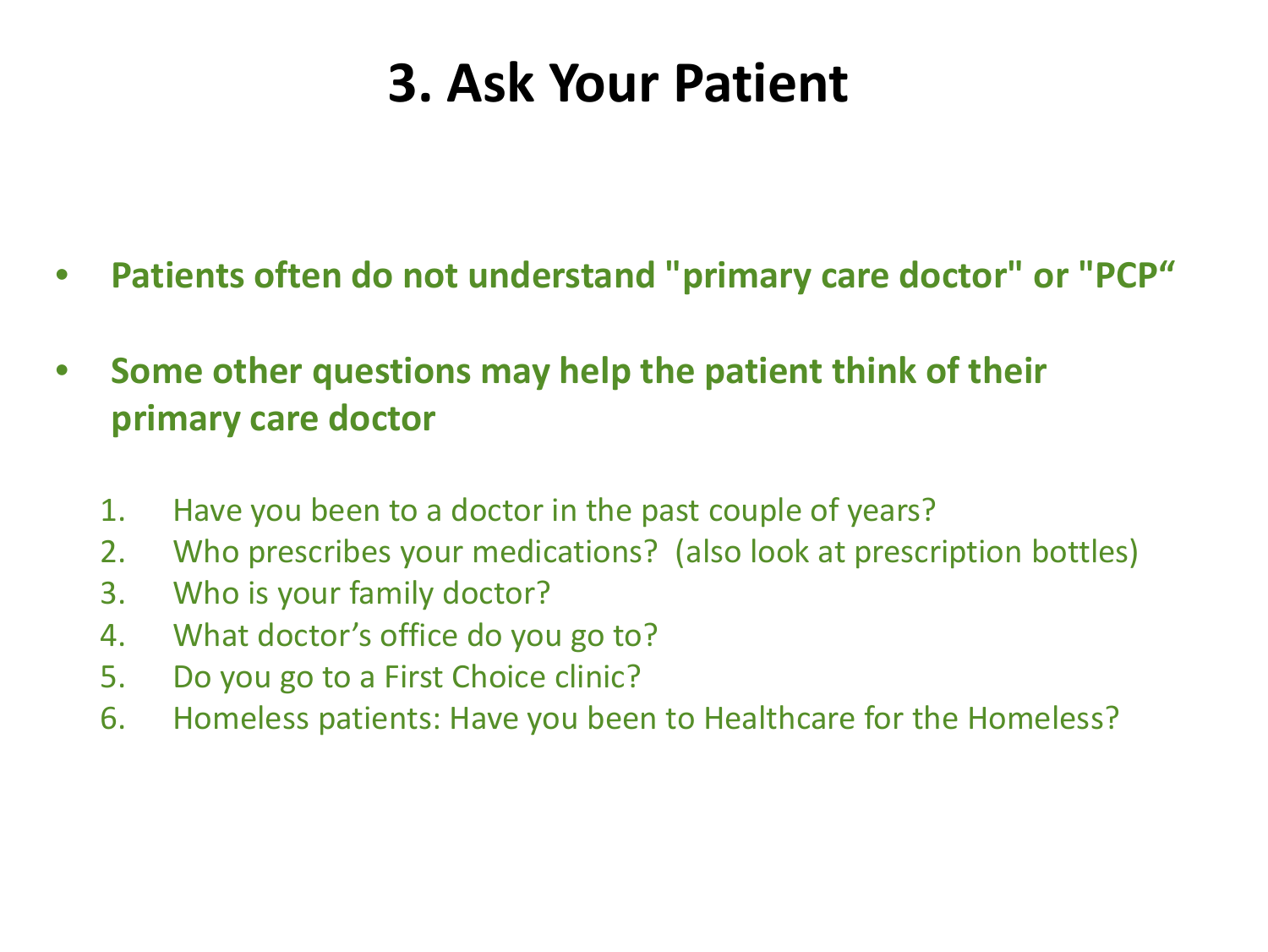#### **3. Ask Your Patient (continued)**

- **If the patient is unclear on the name of their PCP, they often know the location or can recognize it when written down**
- **Hand them the Family Medicine PCP list**
- **They may have an easier time selecting their PCP from this list (multiple choice is often easier than free recall)**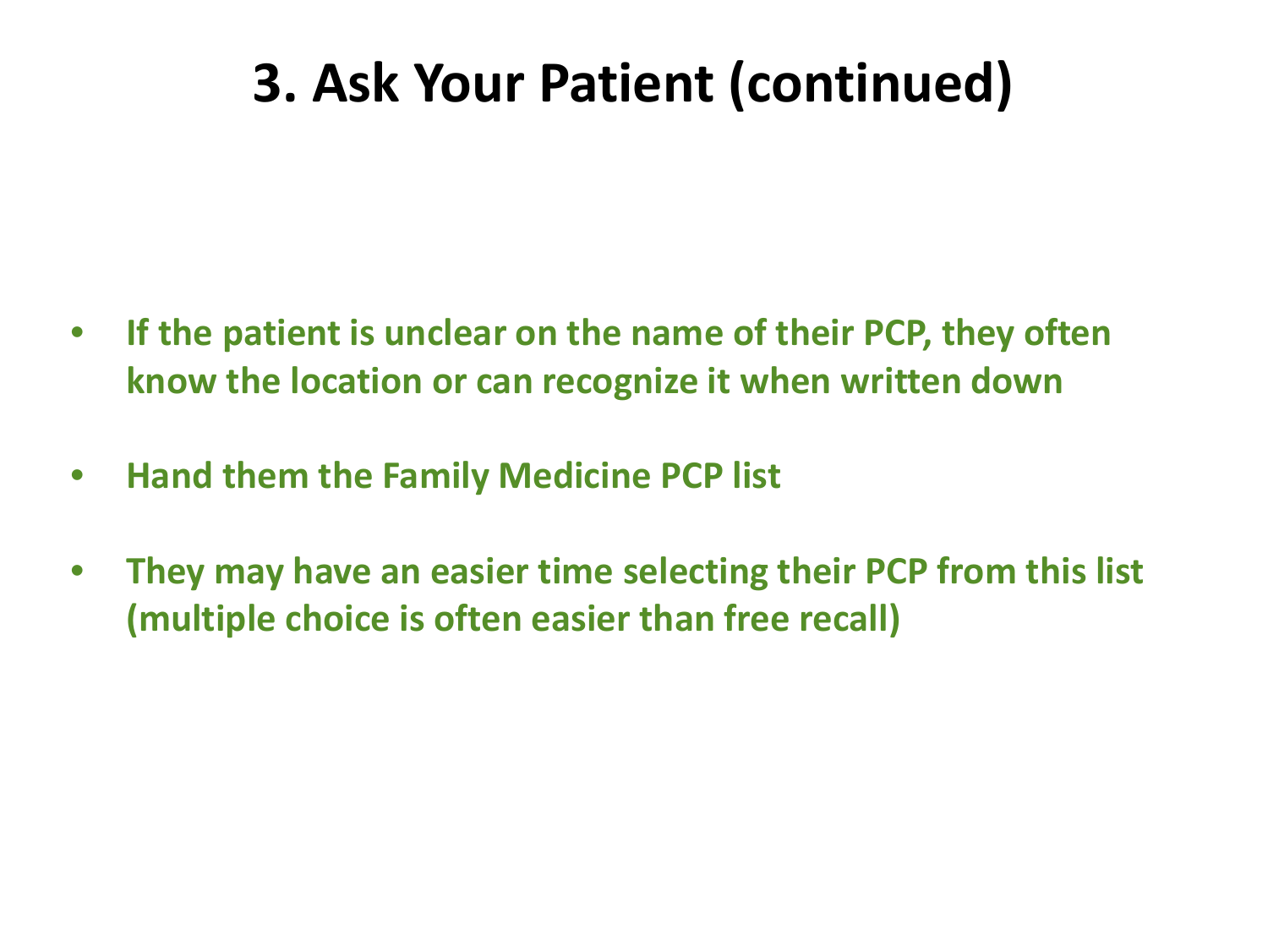### **4. Firstnet Tracking Screen: Consults**

- **For patients to appear in the Pending Consults tab, you must order the appropriate consult using the ED Consults careset in PowerOrders**
- **•** Firstnet Tracking Screen → Pending Consults tab
- **From here you can access the PCP column**

| <b>FirstNet Tracking</b>           |                                                                                                                                      |                                                                    |                                       |  |  |
|------------------------------------|--------------------------------------------------------------------------------------------------------------------------------------|--------------------------------------------------------------------|---------------------------------------|--|--|
| Main Waiting Room Main<br>All Beds | Peds Oso Manzano Sandia MEC Trauma+Resus Flow Ob Pending Consults Peds Admit+Flow Urgent Care SRMC                                   |                                                                    |                                       |  |  |
| Patient: MAESTAS, WILFRED          | ▼   Add Order G Patient Summary Report   S   19   Avg LOS: 21:49   Median LOS: 18:46   Totan S   WR: 0   Filter: All Consults Filter |                                                                    | $\cdot$ $\Box$                        |  |  |
|                                    |                                                                                                                                      |                                                                    |                                       |  |  |
| <b>SFLOS</b> MRN<br>Name<br>Bed    | Age   Acu  Reason for Visit                                                                                                          | MSEAII Events                                                      | Atten Resid Nurse Comment<br>PCP.     |  |  |
| EX19 / $\bigcirc$ 12:39            | 1:Hypotension                                                                                                                        | <b>biblo CAA</b><br>CP.<br>IDB.<br><b>Addded</b><br>Dede<br>₩♥⋻▎●点 | Makit ** #ADMIT/GREE                  |  |  |
| EX20 / $\bigcirc$ 12:04            | 1:Vomiting                                                                                                                           | <i>≜</i> ≫⊞€¥<br><b>CP</b><br>OÒ¥®u<br>的当点受问<br>icic I icic        | Tim; Makit ** #ADMIT/HEMO             |  |  |
| EX14 / C 10:27                     | 1:GI bleed, 2:Nauseal                                                                                                                | ådidio∰<br>CP.<br>DB.<br><b>Aujulia de</b><br>e luit<br>≥∛≛⊗       | Ryan ADMIT/GREEN/S                    |  |  |
| EX17 / $C$ 6:54                    | 1:Hernia                                                                                                                             | ∾⊂≞∗<br>CP.<br>. Jést<br>当替輩                                       | AA; KMakit **ADMIT/EGS/SA             |  |  |
| EX21<br>6:18                       | 1:SOB - Shortness of bre                                                                                                             | <b>yy olulu</b><br><b>CP</b><br><u>anan</u>                        | Nate Stove labs, sw<br>Hansche, Jenna |  |  |
| 5:31<br>EX41/                      | 1:Lethargy, 2:Cough-                                                                                                                 | Bê jo A<br>GEK URL<br><b>BIOBOTA</b>                               | Tami med2c                            |  |  |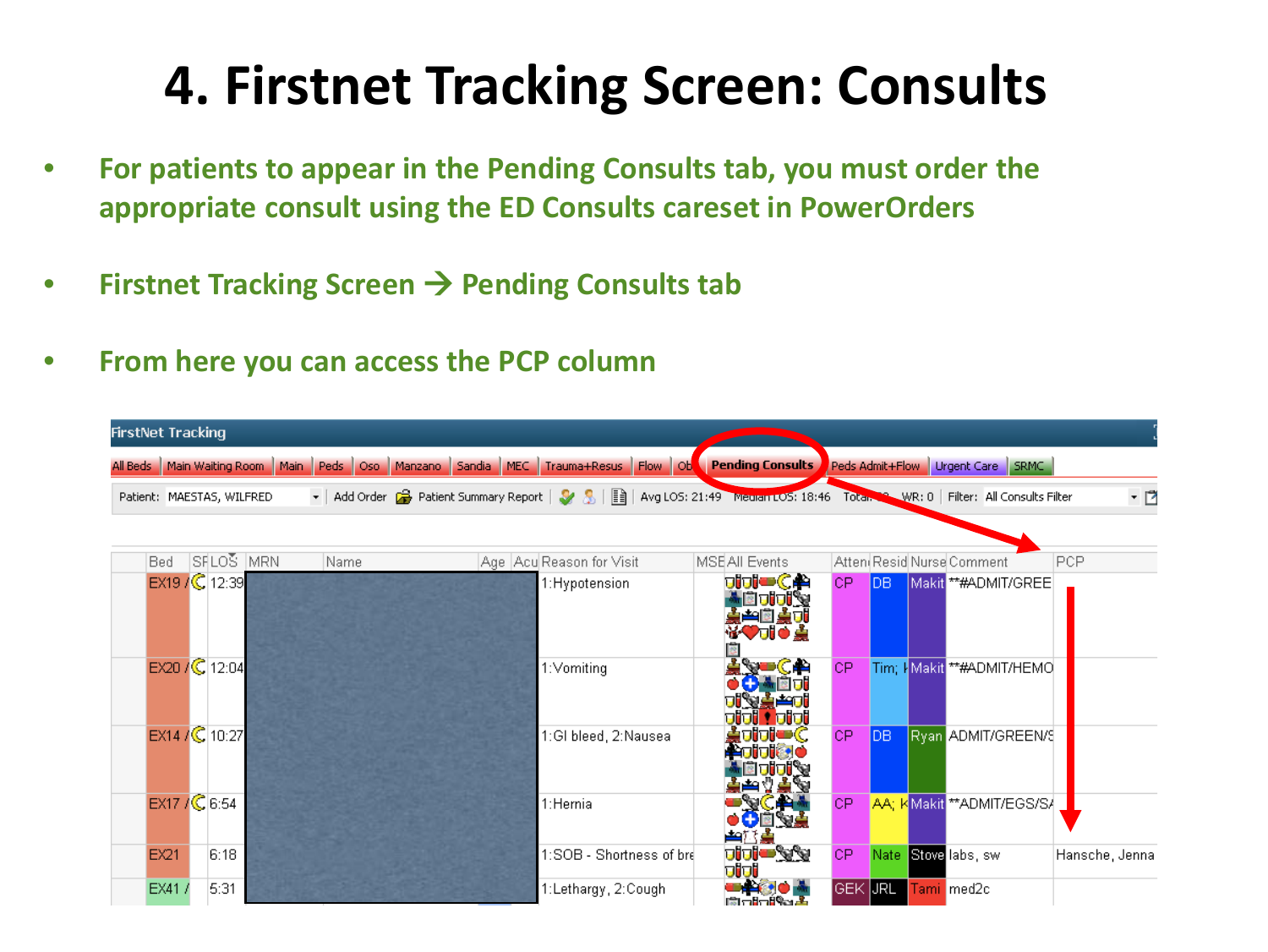# **5. Signature Lines: Using prior H&P's and Discharge Summaries**

- **Clinical Notes Discharge Summaries**
- **Providers often look for prior H&P signature lines, but if the prior admission was to the MICU, the H&P will have an Internal Medicine signature regardless of the patient's PCP**
- **Looking at the Discharge Summary signature line may show that the patient was transferred to and discharged from the Family Medicine service**

| $\overline{\mathbf{v}}$ and<br>Menu - Emergency | <b>Clinical Notes</b>                                               |
|-------------------------------------------------|---------------------------------------------------------------------|
| $+$ Add<br>PowerNote ED                         | 合 ≫ 第 Q X  B ≪  B   W +2 # ↓                                        |
| Results Review                                  |                                                                     |
| Flowsheet                                       | Saturday, March 06, 2010 - Friday, March 13, 20<br>▗▐▐▖             |
| Provider Outpt Flowsheet                        | History & Physicals                                                 |
| Consult Flowsheet                               | <b>ARCHIVER INC.</b><br><b>Signature Line</b><br>Discharge Summarie |
|                                                 | Discharge Summ                                                      |
| <b>ANTOYOWSER</b>                               | <b>MARIA MARIA AVE</b>                                              |
| <b>Clinical Notes</b>                           | 2/21/2015 1<br>Signa ve Line                                        |
| $+$ Add<br>Po <sub>m</sub>                      | $2/21/2015$ c<br>$2/21/2015$ C                                      |
| <b>Medication List</b>                          | 2/15/2015 C                                                         |
|                                                 | 2/3/2015 00                                                         |
| <b>MAR Summary</b>                              | 1/15/2015 2                                                         |
| Problems and Diagnoses                          | 1/6/2015 00<br>12/11/2014                                           |
| <b>Appointments</b>                             | House Officer<br>6/28/2014 C                                        |
| <b>Immunization Schedule</b>                    | Department of Family & Community Medicine<br>1/9/2014 11            |
|                                                 | 4/3/2013 00<br>Discharge/Trans                                      |
| Advanced Growth Chart                           | ⊞<br>Emergency Dept No                                              |
| Chart Search                                    | Attending Physician<br><b>Inpatient Notes</b>                       |
| Custom Pt Views                                 | Department of Family Medicine<br>Pharmacy Notes/DM                  |
| Patient Information                             | Outpatient Notes                                                    |
|                                                 | Operative Services<br>Dictate Date: 02/21/15                        |